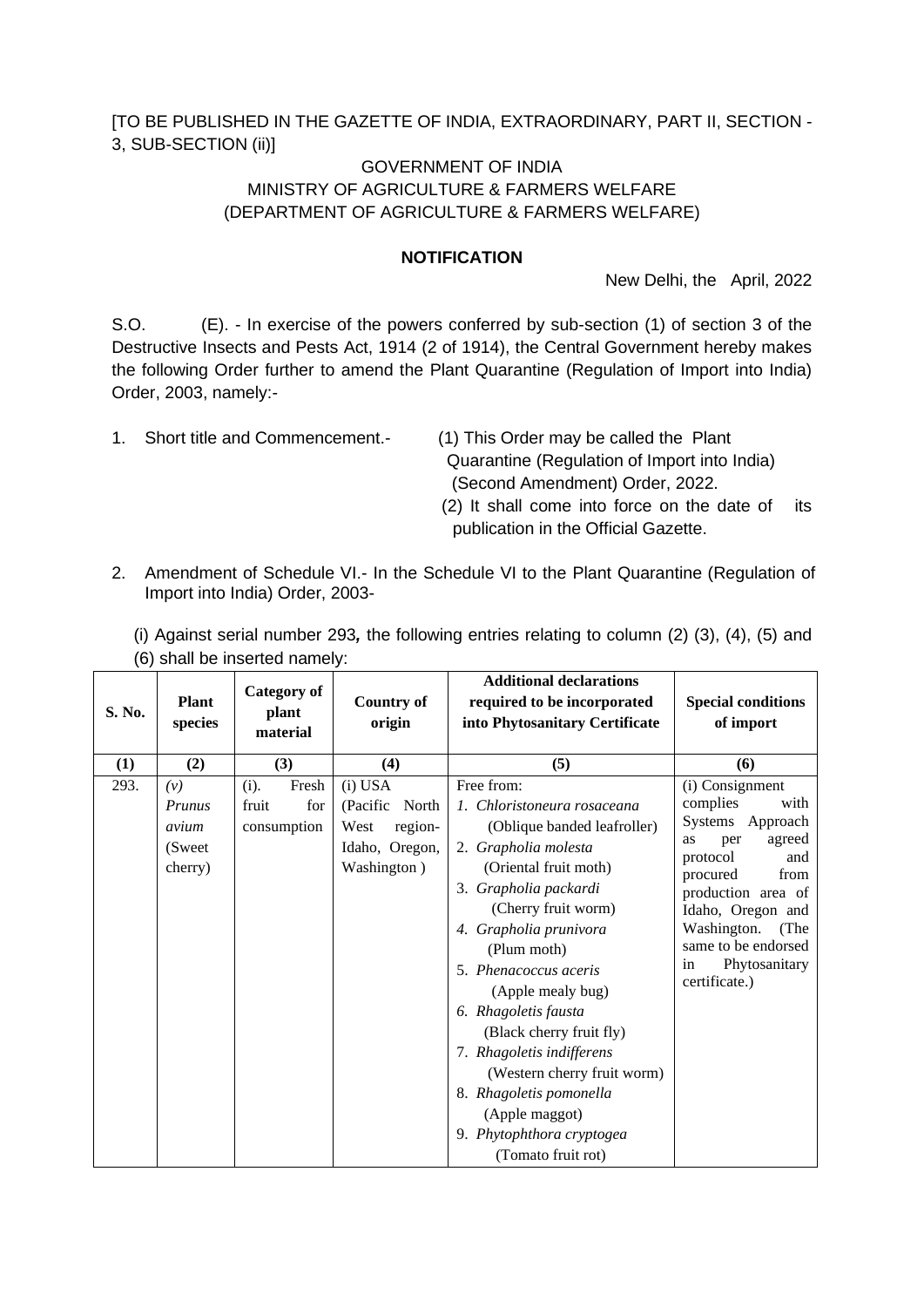## (Pramod Kumar Meherda) Joint Secretary to the Government of India

**Note :** The Plant Quarantine (Regulation of Import into India) Order, 2003 was published in the Gazette of India, vide, number S.O. 1322 (E) dated 18<sup>th</sup> November, 2003, and subsequently amended vide number S.O.167(E), dated 6<sup>th</sup> February 2004, S.O. 427(E), dated 29<sup>th</sup> March, 2004, S.O. 644(E), dated 31<sup>st</sup> May 2004, S.O. 263(E), dated 25<sup>th</sup> February 2005, S.O. 462 (E), dated 31<sup>st</sup> March 2005, S.O. 1121 (E), dated 14<sup>th</sup> July 2006, S.O. 1353 (E), dated  $31^{st}$  July 2006, S.O. 1873 (E), dated  $31^{st}$  October 2006, S.O. 2074 (E), dated  $6^{th}$ December 2006, S.O. 2069 (E), dated 3<sup>rd</sup> December, 2007, S.O. 3(E), dated 1<sup>st</sup> January, 2008, S.O. 2847 (E), dated 8<sup>th</sup> December, 2008, S.O. 2888 (E), dated 15<sup>th</sup> December, 2008, S.O. 2286 (E), dated 9<sup>th</sup> September, 2009, S.O. 2390 (E), dated 16<sup>th</sup> September, 2009, S.O. 3269 (E), dated 23rd December, 2009, S.O. 3298 (E), dated 24th December, 2009, S.O. 907 (E), dated 21<sup>st</sup> April, 2010, S.O. 2095(E), dated 27<sup>th</sup> August, 2010, S.O. 2284 (E), dated 15<sup>th</sup> September, 2010, S.O. 2516 (E), dated 11<sup>th</sup> October, 2010, S.O. 2711 (E) dated 4<sup>th</sup> November, 2010, S.O. 3052(E) dated 28<sup>th</sup> December, 2010, S.O. 887 (E) dated 28<sup>th</sup> April, 2011, S.O. No. 2845 (E) dated 21<sup>st</sup> December, 2011, S.O. No.296 (E) dated 17<sup>th</sup> February, 2012, S.O. 2775(E) 23<sup>rd</sup> November, 2012 S.O.799(E) dated 21<sup>st</sup> March, 2013, S.O.1378(E) dated 28<sup>th</sup> May, 2013, S.O.1531(E) dated 14<sup>th</sup> June, 2013, S.O.2919(E) dated 26<sup>th</sup> September, 2013, S.O.1508(E) dated 13<sup>th</sup> June, 2014, S.O. No.1632(E) dated 27<sup>th</sup> June, 2014, S.O. No.2320(E) dated 12<sup>th</sup> September, 2014, S.O. No.2542(E) dated  $29<sup>th</sup>$  September, 2014, S.O. No.2879(E) dated 11<sup>th</sup> November, 2014, S.O. No.3114(E) dated  $10^{th}$  December, 2014, S.O. No. 1413(E) dated  $26^{th}$ May, 2015, S.O. No. 2496(E) dated 15<sup>th</sup> September, 2015, S.O. No. 101(E) dated 13<sup>th</sup> January, 2016, S.O. No. 608(E) dated 7<sup>th</sup> March, 2016 S.O. No.1873(E) dated 25<sup>th</sup> May, 2016, S.O. No.2192(E) dated 20<sup>th</sup> June, 2016, S.O. No. 2248(E) dated 29<sup>th</sup> June, 2016, S.O. No.2453(E) dated 5<sup>th</sup> July, 2016, S.O. No.2614(E) dated 5<sup>th</sup> August, 2016 and S.O. No.264(E) dated 12<sup>th</sup> January, 2017, S.O. No. 364(E) dated 3<sup>rd</sup> February, 2017, S.O. 1344 (E) dated 27<sup>th</sup> April, 2017, S.O. 1475 (E) dated 8<sup>th</sup> May, 2017, S.O. 2019 (E) dated 21<sup>st</sup> June, 2017 and S.O. 2152 (E) dated 6<sup>th</sup> July, 2017 and S.O. No. 2752 (E) dated 23<sup>rd</sup> August, 2017, S.O. No. 3293(E) dated  $6<sup>th</sup>$  October, 2017, S.O. No.3556(E) dated  $7<sup>th</sup>$  November, 2017 and S.O. No. 4082(E) dated 27<sup>th</sup> December, 2017, S.O. No. 1248(E) dated 20<sup>th</sup> March, 2018, S.O. No. 1873(E) dated 10<sup>th</sup> May, 2018, S.O. No.1930 dated 15<sup>th</sup> May, 2018, S.O. No. 2059(E) dated  $24^{th}$  May, 2018, S.O. No. 2286(E) dated  $4^{th}$  June, 2018 and S.O. No. 3194(E) dated 29<sup>th</sup> June, 2018, S.O. No. 3392(E) dated 10<sup>th</sup> July, 2018, S.O. No. 3998(E) dated 16<sup>th</sup> August, 2018, S.O. No. 5158(E) dated 3<sup>rd</sup> October, 2018 and S.O. No. 5830(E) dated 22<sup>nd</sup> November, 2018 and S.O. No. 6224(E) dated  $18<sup>th</sup>$  December, 2018, S.O. No.941(E) dated  $19<sup>th</sup>$  February, 2019 and S.O. No. 1728(E) dated 6th May, 2019, S.O. No. 1817(E) dated 24th May, 2019 ,S.O. No.1954(E) dated 11.06.2019, S.O. No. 2525(E) dated 15<sup>th</sup> July, 2019 and S.O. No.2603 (E) dated  $18^{th}$  July, 2019 and S.O. No. 3141(E) dated  $29^{th}$  August, 2019; S.O. No. 3594(E) dated 1<sup>st</sup> October, 2019 and S.O. No.3845(E) dated 24<sup>th</sup> October, 2019 and S.O. No. 4083(E) dated 8<sup>th</sup> November, 2019 and S.O. 4615 (E) dated 21st December, 2019 and S.O. 352 (E) dated